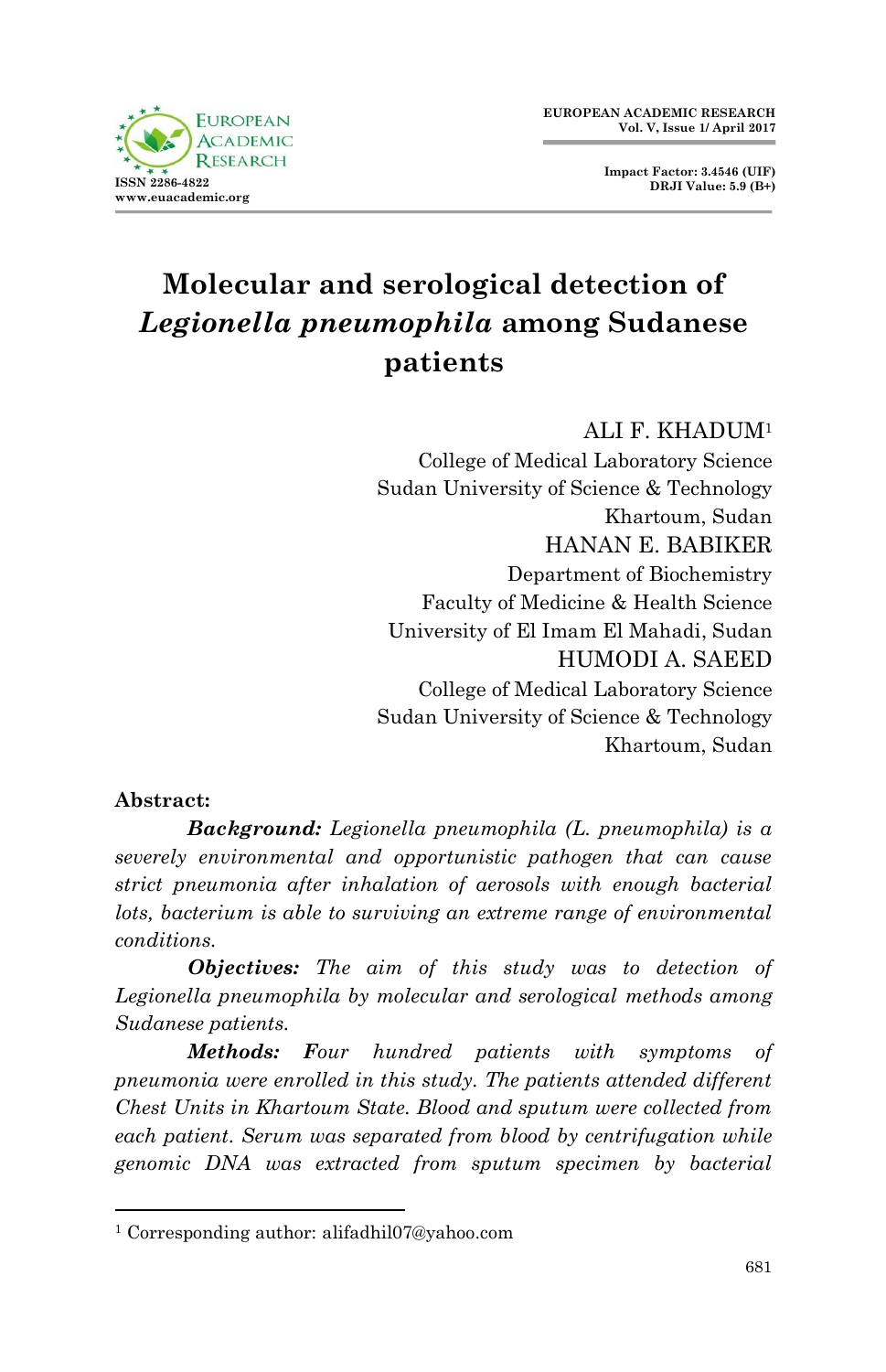*preparation kit. To detect L. pneumophila in the two types of specimens, the former was tested by immunofluorescence test IIFT (IgG, IgAGM) and the later investigated by PCR technique.*

*Results: Of the four hundred patients enrolled in this study 242(60.5 %) were males and 158(39.5%) females. The mean age of the patients was 42.1 years. The disease was more prevalent among males than females, however the relationship between L. pneumophila and gender was insignificant (p=0.119). There a significant relation between L. pneumophila and age groups (p<0.003). Adoption of immunofluorescence test and PCR technique revealed that 50(12.5%) and 57(14.25%) patients were infected with L. pneumophila respectively. The results of serological test and PCR technique were statistically significant (p<0.000).*

*Conclusion: Combining both PCR and serodiagnosis (based specific IgG, IgAGM antibody) may be a more reliable diagnostic of L. pneumophila in Sudanese patients.*

**Key words**: Atypical bacterial pneumonia, *L*. *pneumophila*, Serological IIFA (IgG, IgAGM) and *PCR*

#### **INTRODUCTION:**

The Legionellaceae were not documented until 1976 when hazardous outbreak of pneumonia occurred in Philadelphia at an American legion reunion. Thirty four of the 221 people who became ailing after disclosure died within the first few weeks after the convention (1). *L. pneumophila* is the contributory cause of severe serious pneumonia (Legionnaires' disease), commonly requiring hospitalization (2). *L*. *pneumophila* is a fastidious Gram-negative bacterium that resides in water environments. They have been recognized as a significant cause of severe community acquired pneumonia (CAP) (3). The symptoms of Legionnaire's disease, headache, diarrhea, fever, chills, abdominal pain and myalgias as well as a non-productive cough (4). *L. pneumophila* is valuable more than 90% of the legionary, which is finely tuned respiratory disease. Serogroup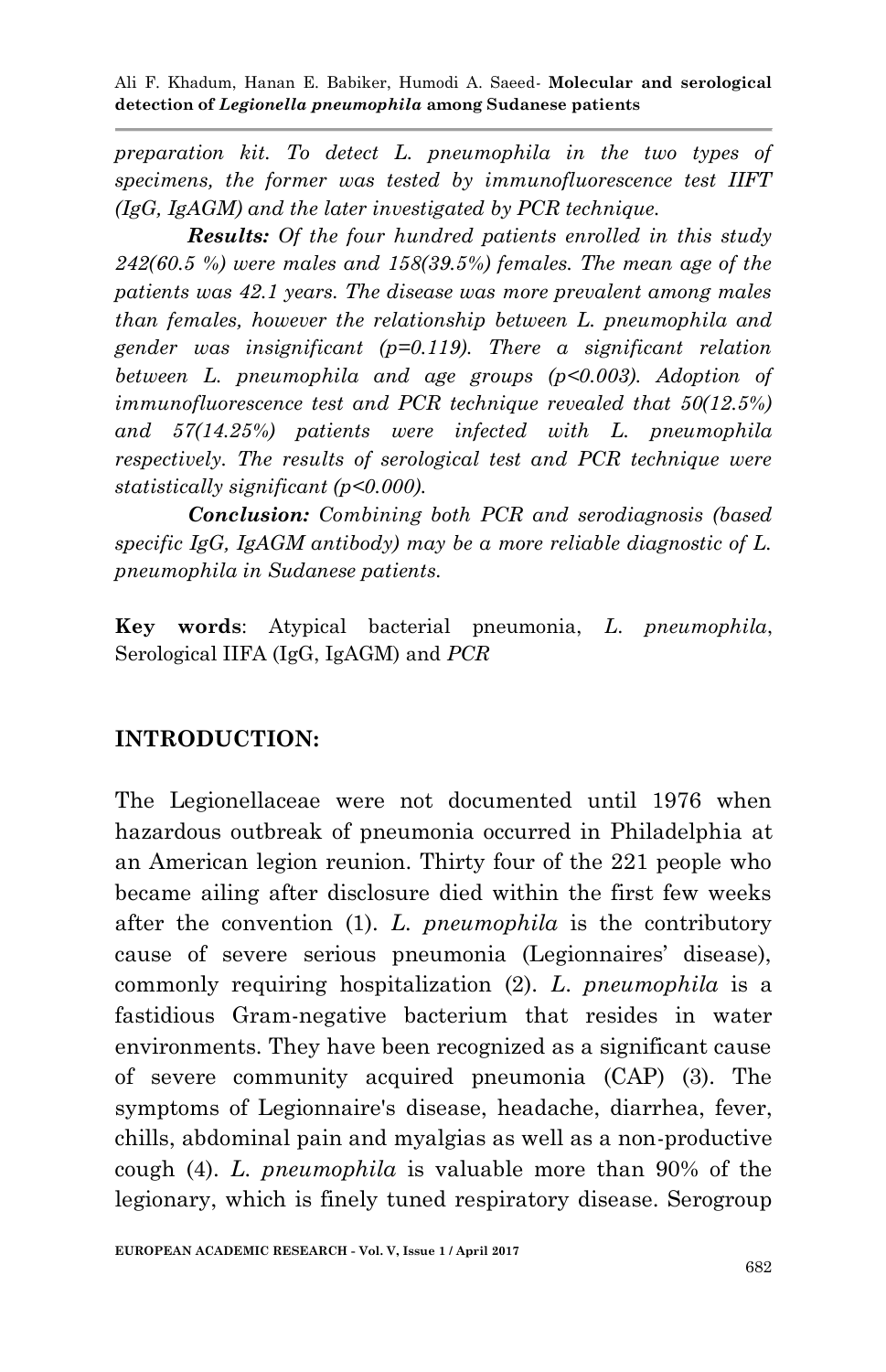1 and 6 be the causes of two thirds of cases of *Legionella* disease (5). Mortality rate in old and immunocompromised patients with *L. pneumonia* may be further more 30% (6). Allowing for medical signs and symptoms of infection, *L. pneumonia* cannot be differentiated from other pneumonia (7). Suitable diagnosis and treatment of disease is successful in reducing the people rate. Epidemiological conclusion indicates that this bacterium is transmitted through aerosols out of contaminated water sources and involves the respiratory system. Hospital atmosphere as enlargement area and community at risk of aerosol spread are latent predisposing factors for growth and increase of this causative agent. *Legionella* are generally dispersed in natural and man-made water sources (8). Culture technique like other bacteria is the gold standard for recognition of these bacteria; the use of this process is limited for the diagnosis of infection in patients, because the bacterium requirements at least seven days to come into observation colonies (9). Serological tests for identification of *Legionella*  infections are expensive epidemiological instrument, but not useful for fast recognition of acute cases of Legionnaires' disease (10). The use of molecular methods in identification of Legionnaires' disease has very high investigative sensitivity, specificity and rapidity (11). Diagnosis can be confirmed via detection of *L*. *pneumophila*, often inaccessible from respiratory secretions, by culturing, urine antigen tests, immunofluorescent staining, PCR or serologic tests (12). Still though the outbreak in a lot of countries no studies were agreed out in Sudan to determine the frequency of *L*. *pneumophila* as a cause of community acquired pneumonia.

## **MATERIALS AND METHODS:**

**Microbiology:** Local institution (College ethical committee) review board approval was obtained for this study. Consent was obtained verbally from each patient. All information regarding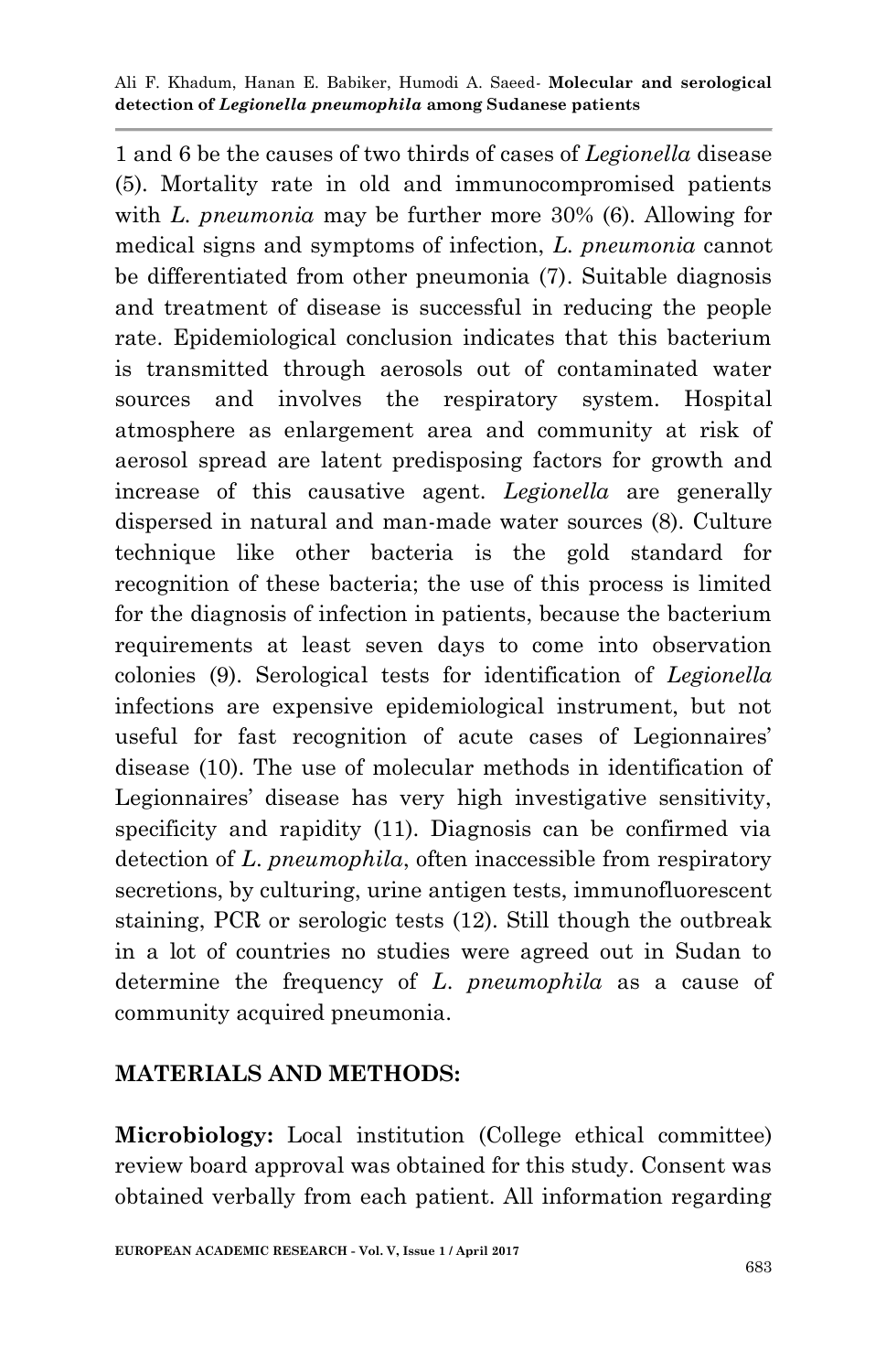risk factors was explained to all patients under. The study included 400 Sudanese patients with atypical pneumonia attended outpatients Chest Unit at Omdurman Teaching Hospital, AL-Shaab Teaching Hospital, Bahry Teaching Hospital and Abu Anja Hospital. 242(60.5%) of the patient were male and 158(39.5%) females. The patient's ages ranged from 13 to 91years. Sputum and Blood specimens were collected and transferred to the laboratory under the standard conditions following the Guideline of National Committee for Clinical Laboratories Standards (NCCLS).

**Serological test:** Sera were separated from blood by centrifugation at 3000rpm for five minutes. The obtained sera were maintained in new sterile containers. Serological tests were done by Anti- *L*. *pneumophila* immunofluorescence test IIFT (IgG, IgAGM) (Euroimmun, Germany) for *L*. *pneumophila*. The procedure was carried out according to instructions of manufacturer.

**PCR:** DNA extraction was done by bacterial DNA preparation kit (Jena Bioscience. Germany). The extraction was carried out according to the manufacturer's instructions. Briefly 1 ml of sputum was transferred to 1.5 ml micro-tube, centrifuged at 15,000 rpm for 1 min. The supernatant was discarded. The pellet was re-suspended at 300 µl of Cell Lyses Solution. 1.5 µl of RNase a Solution was added and mixed gently by inverting, than Incubated at 37 °C for 15-30 minutes and cool in ice for 1 minute. 100 µl of Protein Precipitation Solution was added and vortexed vigorously for 20-30 seconds, the mixture was centrifuged at 15,000 rpm for 5 minutes. The supernatant was transferred to a clean 1.5 ml micro-tube containing 300 µl Isopropanol >99 %, mixed well by inverting gently for 1 minute and centrifuged at 15,000 rpm for 1 min. The supernatant was discarded on a clean absorbent paper, 500 µl washing buffer was added and invert the tube several times to wash the DNA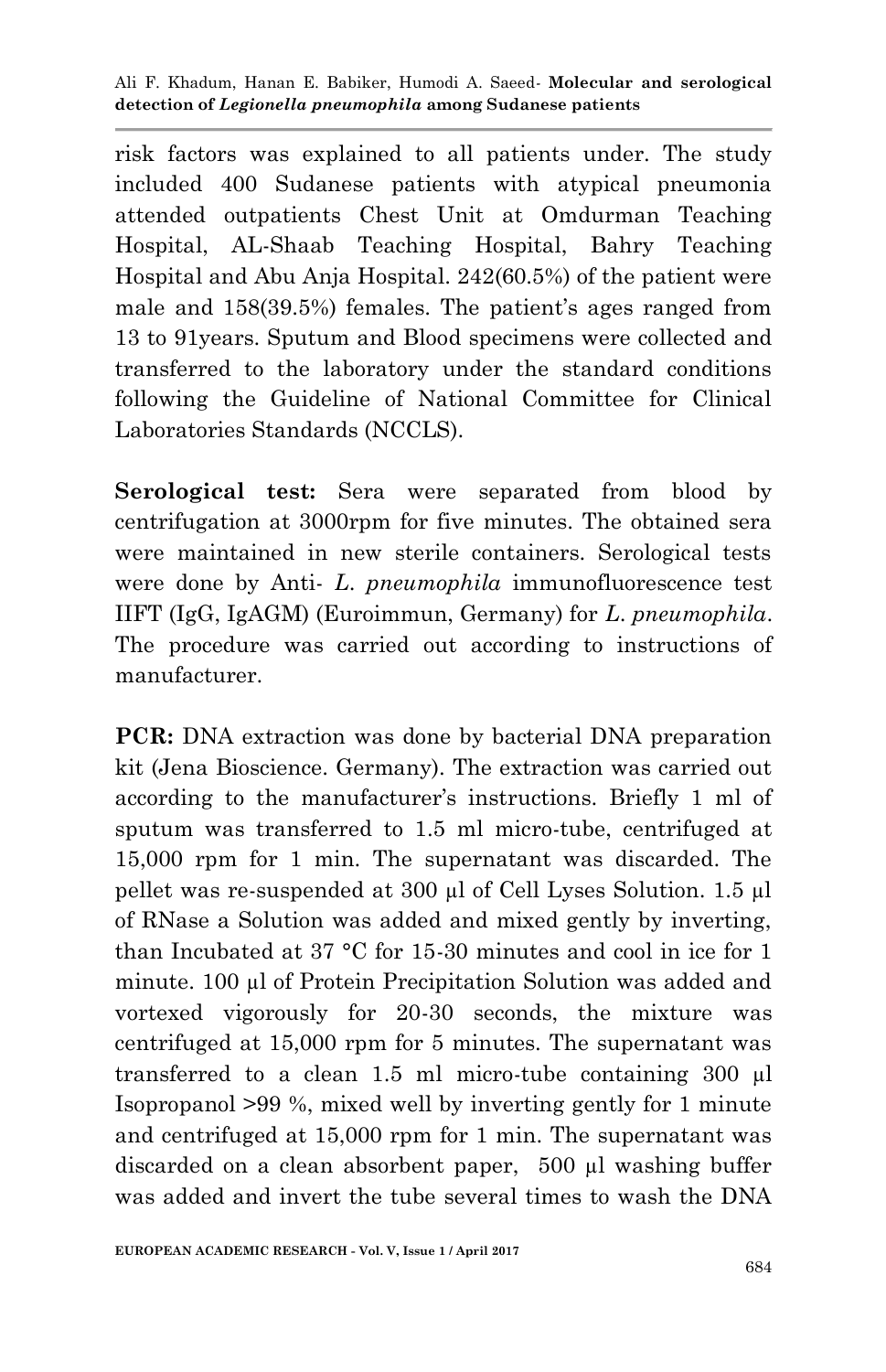pellet and centrifuged at 15,000 rpm for 1 minute. The ethanol was discarded carefully, air dried at room temperature for 10- 15 minutes. At the end 50-100 µl of DNA Hydration Solution was added to the dried DNA pellets, incubated at 65 °C for 60 minutes. The obtained DNA was stored at -20°C until used.

#### **Conventional PCR**

The experimental DNA using Maxime premix kit (I-Taq) (Introgen Korea), positive control and a negative controls,  $2\mu$ DNA was added to PCR tube and the following solutions were placed in a total volume of 20  $\mu$ l: 10X Taq buffer, 2.5 mM 4dNTP stock (final concentration 200 µmol), 10 pmol/µl primer F, 10 pmol/µl primer R, 100ng of genomic DNA template,  $MgCl<sub>2</sub>$ (final concentration 1.5 $\mu$ m), H<sub>2</sub>O (up to the total volume of 20 $\mu$ l) and 2.5u Taq Polymerase. PCR amplification was performed using the following primers previously described by Jafer *et al*., (2013) for *L*. *pneumophila* (Table 1).

| Primer specify             | Primers | Primer pair Séquence (5' ---3')                         | Product<br>size(bp) | References |
|----------------------------|---------|---------------------------------------------------------|---------------------|------------|
| Legionella.<br>Pneumophila | FR.     | 5-GCTACAGACAAGGATAAGTTG-3<br>5-GTTTTGTATGACTTTAATTCA -3 | 649bp               | (13)       |

**Table (1): Primers and PCR products of** *MIP* **gene of** *L***.** *pneumophila*

Cycling conditions was as follows: Initial denaturation step at 94°C for 5-minutes, 30 cycles each at 95°C for 30 sec, at 55°C for 1minut and 72°C for 1 minute followed by at 5 minutes hold at 72°C. PCR success was examined on 1.5% agarose electrophoresis stained with Ethidium bromide.

## **Statistical analysis**

Data were recorded and then analyzed using chi-square test by SPSS. All tests were two-tailed and a P-value of <0.05 was considered statistically significant.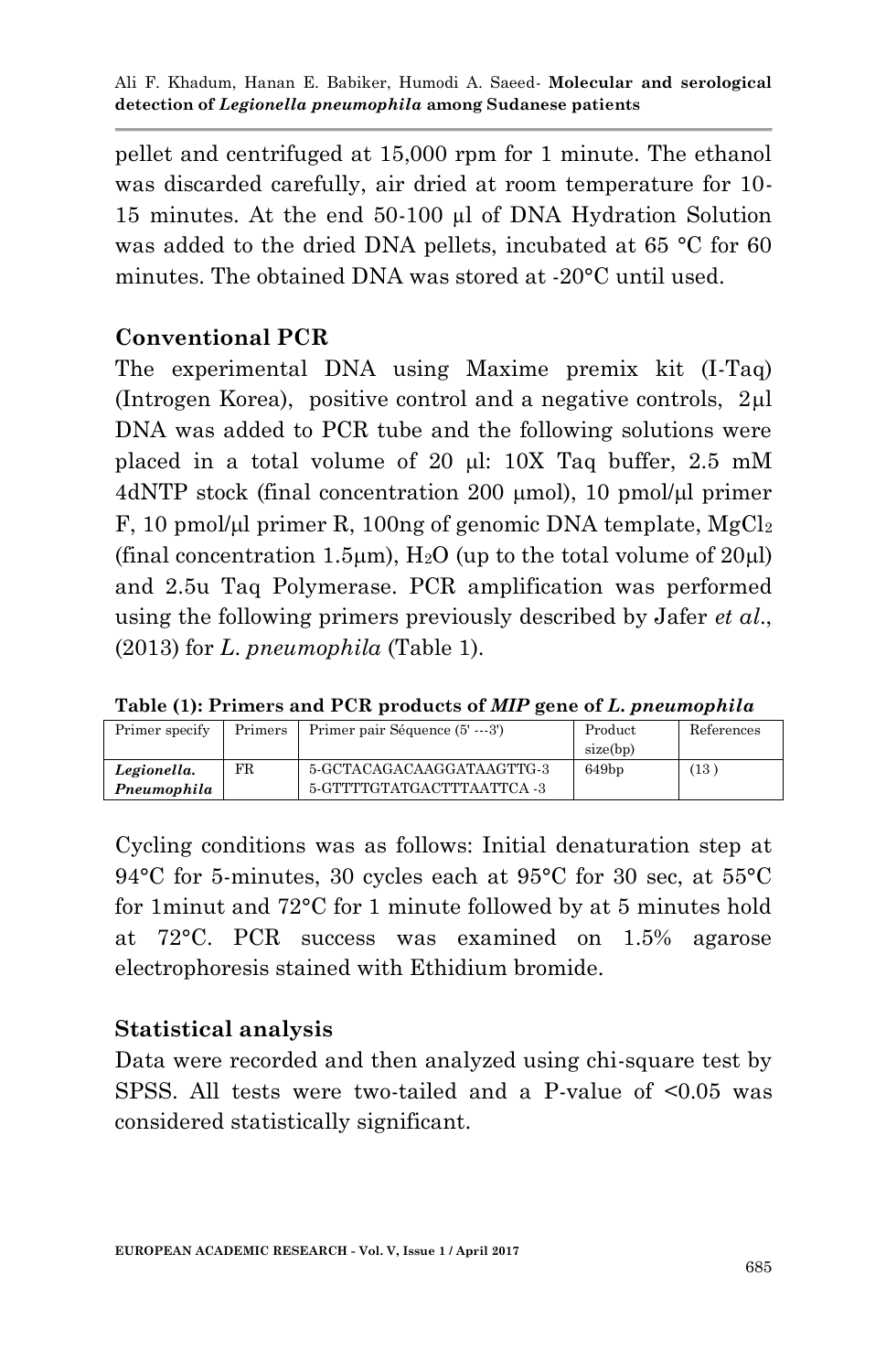#### **RESULTS:**

Out of four hundred screened patients 242(60.5 %) were males and 158(39.5%) females. The mean age of the patients was 42.1 years (range 13-91 years). They categorized in to four teaching hospitals in Khartoum stat. 30, 58, 208, 104 from Omdurman Chest Unit, Abu Anja, AL-Shaab and Bahry respectively. Serum specimens investigated by immunofluorescence test 50(12.5%) were positive. PCR technique showed 57(14.25%) of MIP gene *L. pneumophila* the relationship between serological test and PCR statistically significant (p<0.000) (Table 2) (fig 1, 2). Relation between hospital and d *L. pneumophila* found insignificant  $(P= 0.301)$  (Table 3). The prevalence in males was more than females but the relationship between *L. pneumophila* and gender was insignificant (p=0.365) (Table 4). There a significant relation between *L. pneumophila* and age groups (p<0.002) (Table 5).

**Table 2: Relationship between Legionella pneumophila PCR and Serology**

| Legionella pneumophila PCR |            | Legionella PCR |          | Total  |
|----------------------------|------------|----------------|----------|--------|
|                            |            | Positive       | Negative |        |
| Positive                   | Count % of | 50             |          | 57     |
|                            | Total      | 12.5%          | 1.8%     | 14.3%  |
| Negative                   | Count % of | $\Omega$       | 343      | 343    |
|                            | Total      | 0%             | 85.7%    | 85.7   |
| Total                      | Count % of | 50             | 350      | 400    |
|                            | Total      | 12.5%          | 87.5%    | 100.0% |

P-value= 0.000

**Table 3. Relationship between hospitals and** *L***.** *pneumophila*

| Hospital       | L. pneumophila |            | Total       |
|----------------|----------------|------------|-------------|
|                | Positive       | Negative   |             |
| Omdurman Chest |                | 23         | 30          |
|                | $(1.8\%)$      | $(5.8\%)$  | $(7.5\%)$   |
| Abu anja       | 5              | 53         | 58          |
|                | $(1.3\%)$      | (13.3%)    | (14.5%)     |
| Al shaab       | 31             | 177        | 208         |
|                | $(7.8\%)$      | $(44.2\%)$ | $(52.0\%)$  |
| Bahry          | 14             | 90         | 104         |
|                | $(3.5\%)$      | (22.5%)    | $(26.0\%)$  |
| Total          | 57             | 343        | 400         |
|                | (14.3%)        | (85.7%)    | $(100.0\%)$ |

*P*= 0.301

**EUROPEAN ACADEMIC RESEARCH - Vol. V, Issue 1 / April 2017**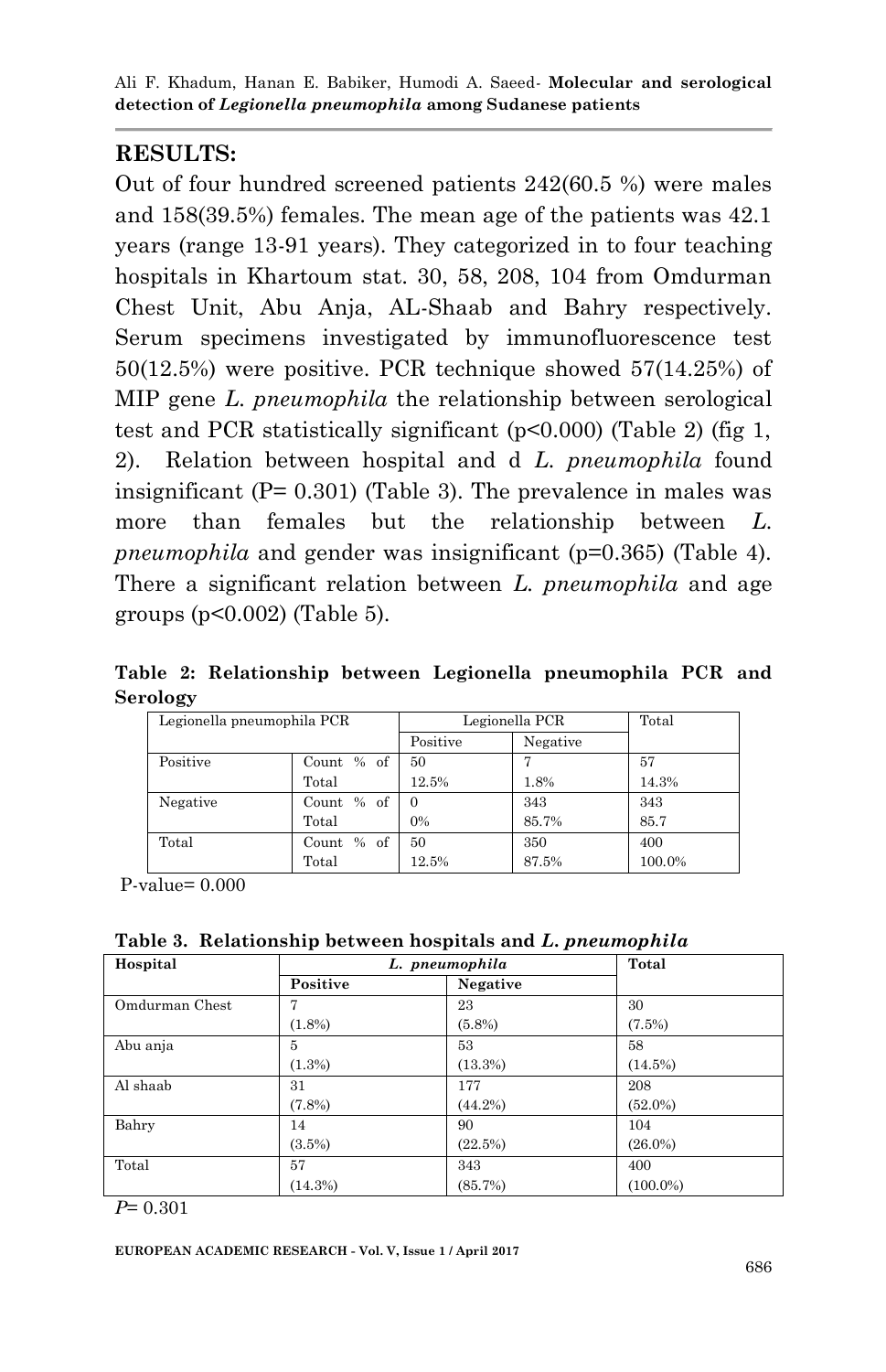| Gender | Legionella pneumophila |          | Total  |
|--------|------------------------|----------|--------|
|        | Positive               | Negative |        |
| Male   | 38                     | 207      | 245    |
|        | 9.5%                   | 51.7%    | 61.3%  |
| Female | 19                     | 136      | 155    |
|        | 4.8%                   | 34.0%    | 38.7%  |
| Total  | 57                     | 343      | 400    |
|        | 14.3                   | 85.7     | 100.0% |

**Table 4: Relationship between Gender and** *Legionella pneumophila*

P-value= 0.365

#### **Table 5: Relationship between age group and** *L***.** *pneumophila*

| Age group | L. pneumophila |            | Total       |
|-----------|----------------|------------|-------------|
|           | Positive       | Negative   |             |
| $1-30$    | 12             | 110        | 122         |
|           | $(3.0\%)$      | (27.5%)    | $(30.5\%)$  |
| 31-60     | 28             | 190        | 218         |
|           | $(7.0\%)$      | (47.5%)    | (54.5%)     |
| 61-91     | 17             | 43         | 60          |
|           | (4.3%)         | $(10.8\%)$ | $(15.0\%)$  |
| Total     | 57             | 343        | 400         |
|           | (14.3%)        | (85.7%)    | $(100.0\%)$ |

*P*= 0.002



**Fig 1**: **PCR products of MIP gene of** *L***.** *pneumophila*

**Fig 1.** 1.5 % agarose gel electrophoresis of *L*. *Pneumophila* by PCR and they have land one M. Mw 100 – 1000 bp fragments – lane two controls Positive. The pictorial showed all (8) isolates (4, 5, 6, 7, 8, 9, 10, 11), with a band typical in size (649bp) which are positive for *MIP* gene, (3) negative control (12) isolates are negative.

**Key.** First lane; Marker; second land, Positive control, Lanes (4, 5, 6, 7, 8, 9, 10, 11) were *MIP* gene, lane (3) negative control (12) are negative.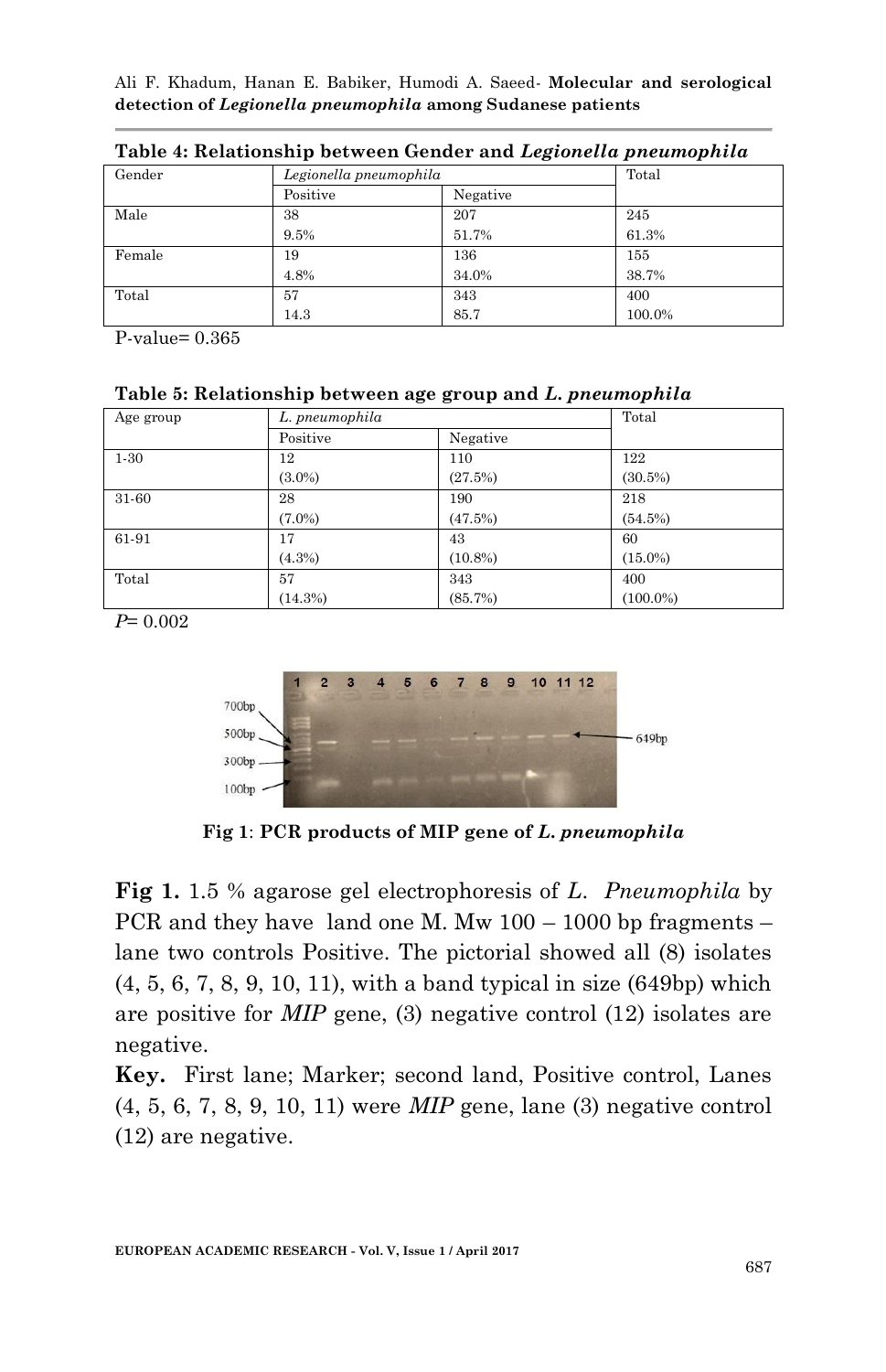

**Fig 2: PCR products of MIP gene of** *L***.** *pneumophila*

**Fig 2.** 1.5 % agarose gel electrophoresis of *L*. *Pneumophila* by PCR and they have land one and  $(14)$  M. Mw  $100 - 1000$  bp fragments – lane two controls Positive. The pictorial showed all (10) isolates (4, 5, 6, 7, 8, 9, 10, 11, 12, 13), with a band typical in size (649bp) which are positive for *MIP* gene, (3) negative control.

**Key.** First lane and (14); Marker; second land, Positive control, Lanes (4, 5, 6, 7, 8, 9, 10, 11, 12, 13) were *MIP* gene, lane (3) negative control.

## **DISCUSSION**:

The Atypical Pneumonia PCR Panel assay is able to detect the presence of any one of pathogens from a single respiratory specimen (14). The serological study for *Legionella* was a specific and accurate method which could be used to screen CAP patients in the absence of a culture facility (15). Our study of 400 serum specimens investigated by serological test gave positive 50(12.5%) IgM. Were DNA specimens the PCR technique showing 57(14.25%) of *MIP* gene *L*. *pneumophila.* This results are agreement and disagreement with previous studies, the result of PCR (14.25) was agreement with study done by Cloud total of 212 specimens examined by both culture and PCR for detection of *Legionella* spp, (14. 6%) samples positive by culture were also positive by PCR (16). Disagreement with Cianciotto 120 samples, while 57 samples (47.5%) had positive findings in real time PCR method (17), the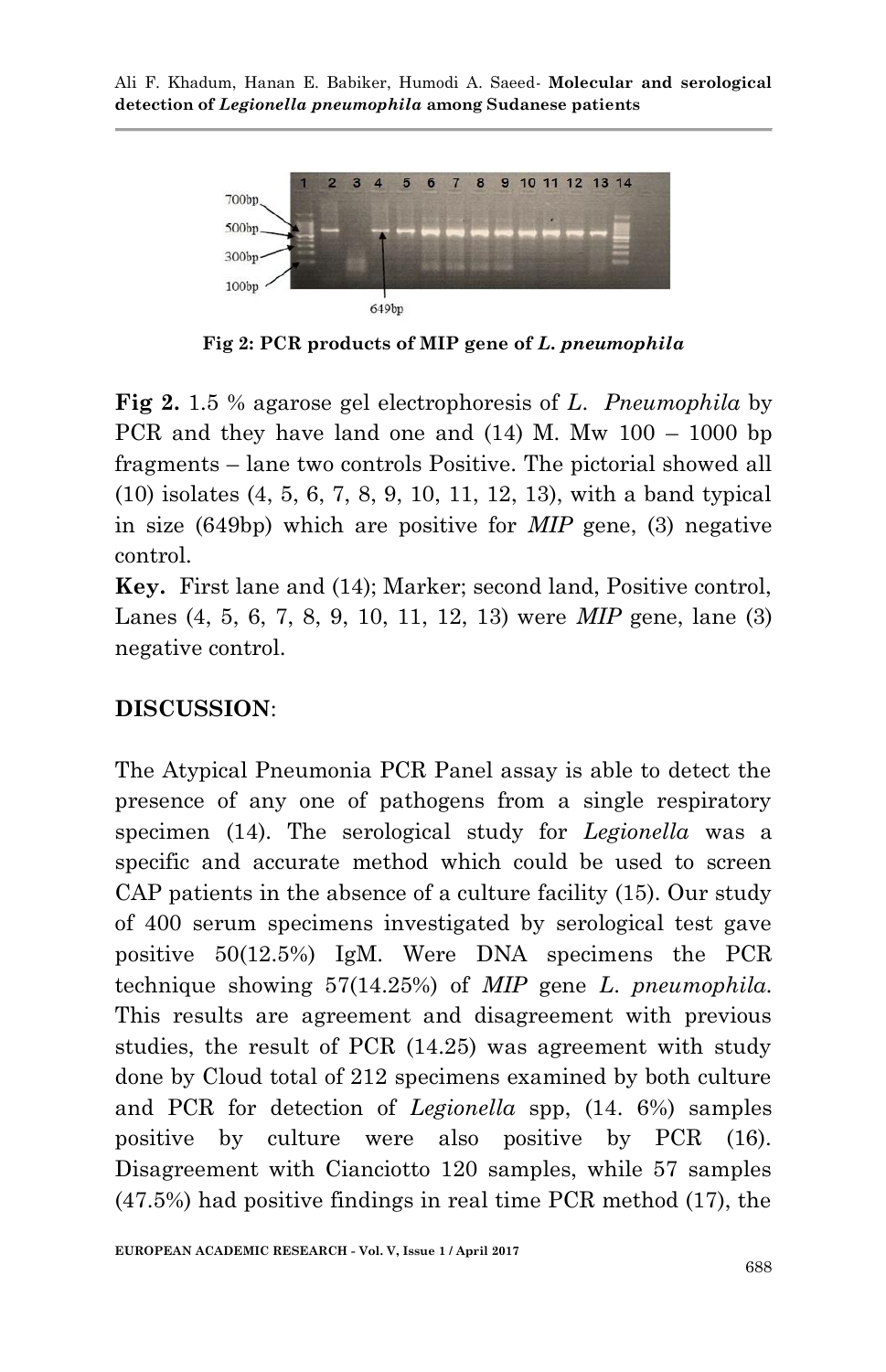different may in number of specimens. Many studies showed that the use of molecular methods in diagnosis of infection caused by *L*. *pneumophila* has a great value because of its high specificity and rapid diagnosis of disease (18). The seroprevalence of our study (12.5%) is some agreement and disagreement with previous studies, total prevalence of *L*. *pneumophila* in the hospital samples of (19, 20, 21 and 22), 2.85%,13%, 63% and 46.66%, respectively In a study done on lower respiratory tract infections in Spain, 11% of the patients tested using IgG antibody detection had *Legionella* (23).

These investigations highlight large differences in the prevalence of *L*. *pneumophila*. This could be related to differences in the type of sample (bronchoalveolar lavage, hospital water, stool, blood, urine, and other clinical samples) tested, number of samples, method of sampling, history of patients (with and without smoking history), season of sampling, experimental methodology, geographical area, and climate differences in the areas where the samples were collected, Which would have differed between each study.

The reason for the different between PCR and serology because Serological methods lack sufficient sensitivity in the acute phase of the disease, an perfect diagnosis with restorative phase samples is often made many days after the beginning of disease (24), Sensitivity and specificity values are between 55 and 100%, depending on the serological method used and the patient people tested (25). PCR has been shown to offer the suppressed of increased sensitivity and rapidity compared to other diagnostic tests (26). In our study *L*.*pneumophila* increased in age group 31-60 statistically significant *p*=0.002 and this distribution agreement with the age distribution of the 71 cases of *L*. *pneumophila* showed that 45 (63. 3%) cases were between 30-70 years of age statistically significant (27). In conclusion with the added sophistication and modernization of amplification processes like multiplex PCR and real-time PCR, technology has enabled testing to be more proficient and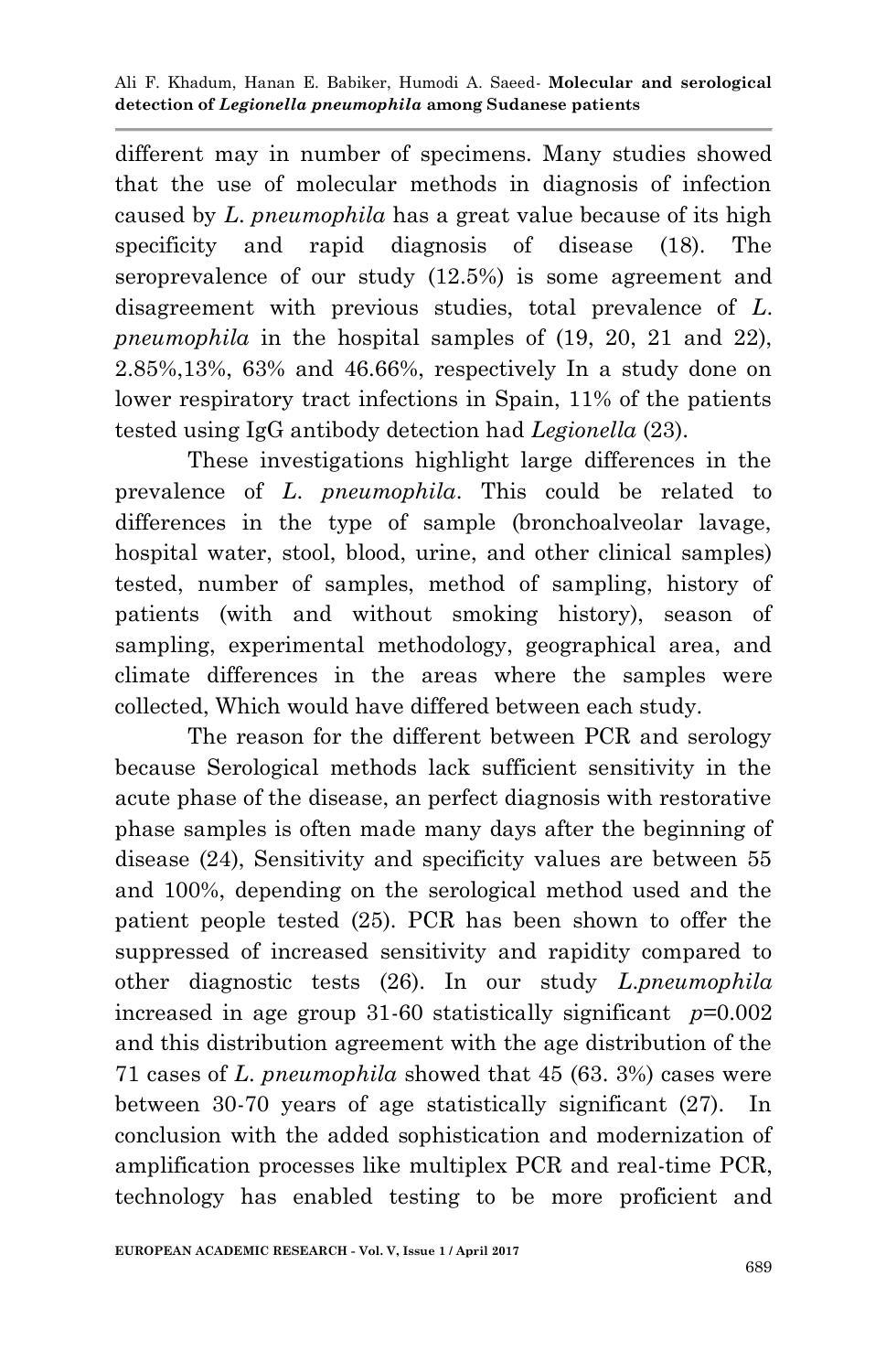accurate. As with all molecular biology-based amplification methods, contamination and false positive results are always a risk. Good molecular biology practices in the laboratory and experience reduce this to a very low level (28).

#### **ACKNOWLEDGMENTS:**

**We thank technicians in the research laboratory, Sudan University of Science and Technology, for unlimited help.**

#### **REFERENCES:**

- 1- **Lederberg and Joshua (2000).** *Legionella*. Encyclopedia of Microbiology. Second Edition. *San Diego*. 2000; **3**: 19-24.
- 2- **Yoder JS, Hlavsa MC, Craun GF, Hill V, Roberts V, Yu PA.** Surveillance for waterborne disease and outbreaks associated with recreational water use and other aquatic facility-associated health events--United States, 2005-2006. MMWR Surveill Summ. 2008; **57**: 1- 29
- 3- **Phin, N., Parry-Ford, F., Harrison, T., Stagg, H., Zhang, N., Kumar, K., Lortholary, O., Zumla, A. & Abu baker, I. (2014).** Epidemiology and clinical management of Legionnaires' disease. *Lancet Infectious Diseases*. 2014; **14**: 1011–1021.
- 4- **Cunha, B. A.** Legionnaires' disease: clinical differentiation from typical and other atypical pneumonias. *Infect Dis Clin of North America*. 2010; **24**: 73-105.
- 5- **Bonetta S, Bonetta S, Ferretti E, Balocco F, Carraro E.** Evaluation of *Legionella pneumophila* contamination in Italian hotel water systems by quantitative real-time PCR and culture methods. *J Appl Microbiol .*2010; **108**: 1576–83.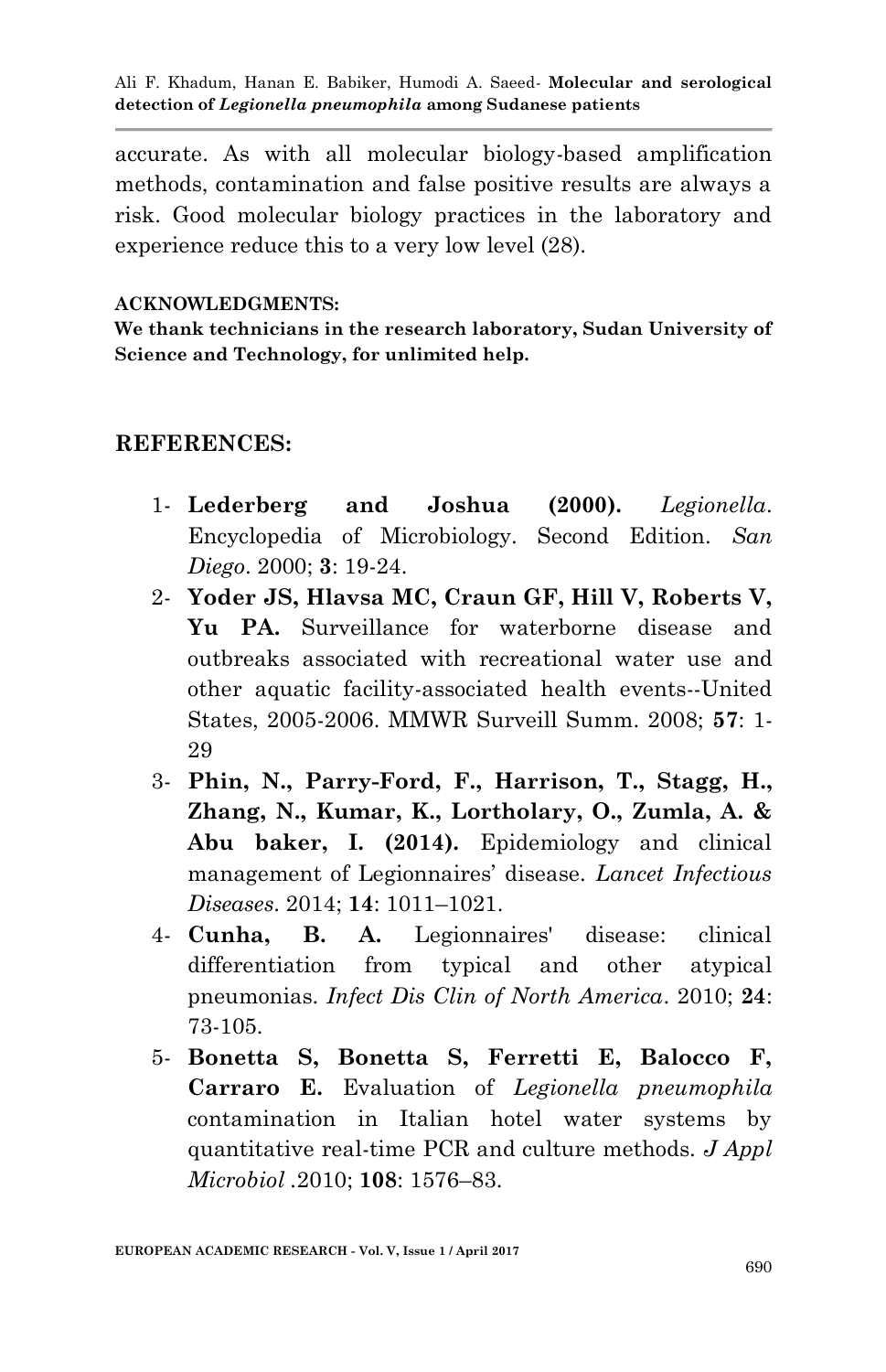- 6- **Yu VL, Plouffe JF, Pastoris MC, Stout JE, Schousboe M, Widmer A.** Distribution of *Legionella* species and serogroup isolated by culture in patients with sporadic community-acquired legionellosis: an international collaborative survey. *J Infect Dis*. 2002; **186**: 127–8.
- 7- **Shadrach WS, Rydzewski K, Laube U, Holland G, Ozel M, Kiderlen AF.** Balamuthia mandrillaris, freeliving ameba and opportunistic agent of encephalitis, is a potential host for Legionella pneumophila bacteria. *Appl Environ Microbiol.*2005; **71**: 2244–9.
- 8- **Reischl U, Linde HJ, Lehn N, Landt O, Barratt K, Wellinghausen N.** Direct detection and differentiation of *Legionella* spp. and *Legionella pneumophila* in clinical specimens by dual-color real-time PCR and melting curve analysis. *J Clin Microbiol.* 2002; **40**: 3814–7.
- 9- **Den Boer JW, Yzerman EP.** Diagnosis of *Legionella* infection in Legionnaires' disease. *Eur J Clin Microbiol Infect Dis.*2004; **23**: 871– 8.
- 10- **Mokhless NAS, El-Mofty MF, Hanafi NF, Muhammad A.** Atypical Bacteria in Ventilator Associated Pneumonia; an Egyptian University Hospital Experience. *J American Sci*. 2010; 6(12).
- 11- **Wilson DA, Yen-Lieberman B, Reischl U, Gordon SM, Procop GW.** Detection of *Legionella pneumophila* by real-time PCR for the MIP gene. *J Clin Microbiol.*2003; **41**: 3327–30.
- 12- **Edelstein, P. H.** *Legionella*. In P. R. Murray (Ed.), Manual of Clinical Microbiology (9th Ed, pp. 835). Washington, DC: ASM Press. 2007; **3**: 835-49.
- 13- **J**af**ar A. Qasema, Beder N. Al-Khalafb, Abdullah A. Qasemc,Abid H. Ghulama, Gusan Bidassd.**  Application of three uniplex polymerase chain reaction assays for the detection of atypical bacteria in asthmatic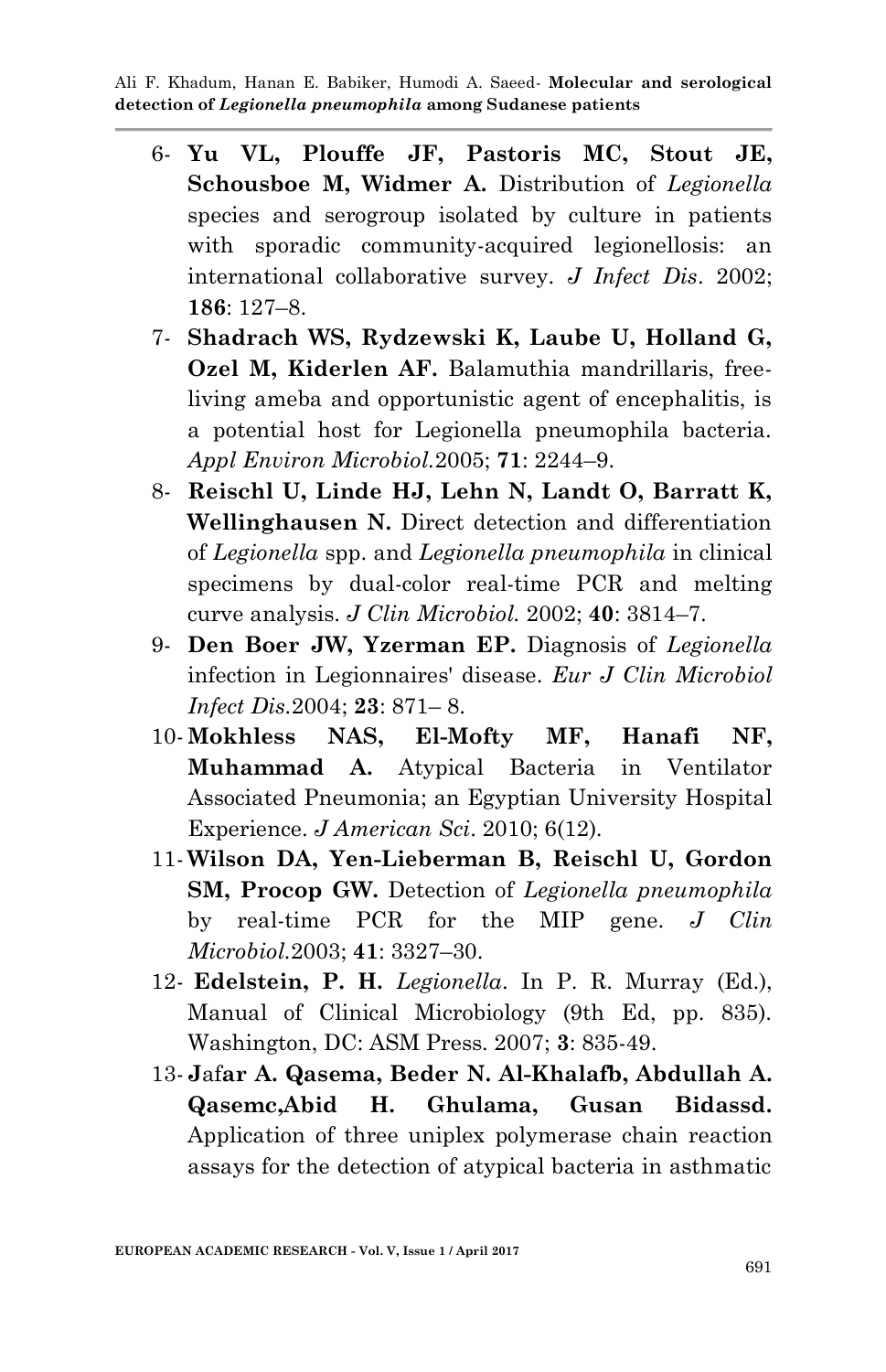patients in Kuwait. *J of Infect and Pub Heal*. 2013; **6**: 134—141.

- 14- **Paul D R, Irving LB and Turnidge DJ.** Communityacquired pneumonia. MJA Practice Essentials *Infectious Diseases*. 2002; **176**: 341-347.
- 15- **Deory F, Echevarria JM and Pelaz C.** Detection of specific IgM antibody in the investigation of an outbreak of pneumonia due to *Legionella pneumophila* serogroup l. *Clin Microbiol Infect*. 2000; **6**: 64-69.
- 16- **Cloud JI, CarrollKC, Pixton P, Erali M, Hillya RD.** Detection of *Legionella* Species in Respiratory Specimens Using PCR with Sequencing Confirmation*. J Clin Microbiol*. 2000; **38**: 1709-1712.
- 17- **Cianciotto NP.** Pathogenicity of *Legionella pneumophila*. *Int J Med Microbiol*. 2001; **291**: 331–43.
- 18- **Wellinghausen N, Frost C and Marre R.** Detection of *Legionella* in hospital water samples by quantitative real-time Light Cycler PCR. *Appl Environ Microbiol*. 2001; **67**: 3985–93.
- 19- **Ghotaslou R, Yeganeh Sefidan F, Akhi MT, Soroush MH and Hejazi MS (2013).** Detection of *Legionella* Contamination in Tabriz Hospitals by PCRAssay. *Adv Pharm Bull*. 2013; **3**: 131-4.
- 20- **Chaudhry R, Dhawan B and Dey AB (2000).** The incidence of *Legionella pneumophila*: a prospective study in a tertiary care hospital in India. *Trop Doct*. 2000; **30**: 197-200.
- 21- **Yu PY, Lin YE, Lin WR, Shih HY, Chuang YC and Ben RJ.** The high prevalence of *Legionella pneumophila* contamination in hospital potable water systems in Taiwan: implications for hospital infection control in Asia. *Int J Infect Dis*. 2008; **12**: 416-20.
- 22- **Azara A, Piana A, Sotgiu G, Dettori M, Grazia Deriu M and Masia MD (2006).** Prevalence study of